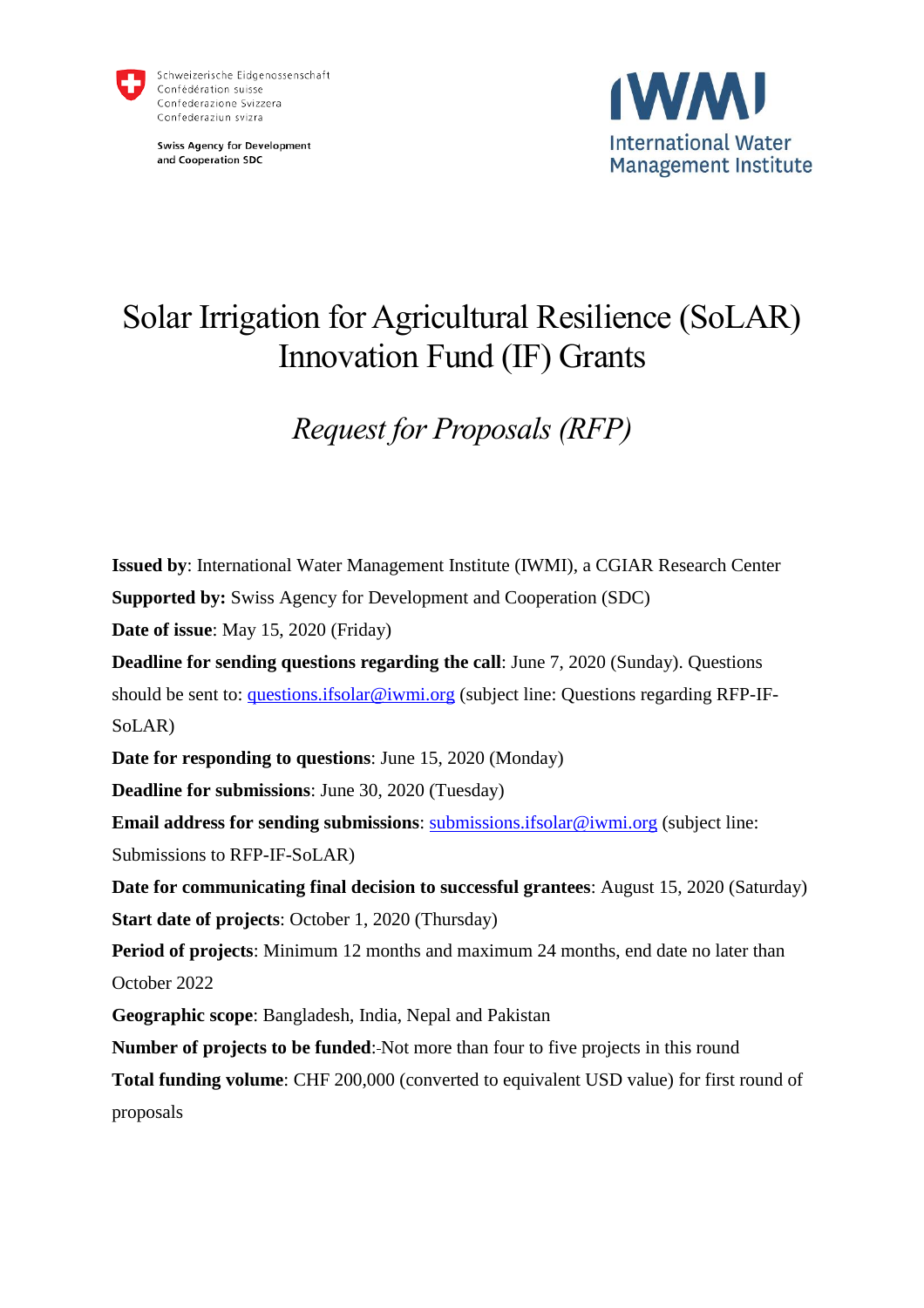## **1. Background**

South Asia is the world's largest user of groundwater for agriculture, withdrawing approximately 250 km<sup>3</sup> annually for irrigation. It is estimated that there are approximately 22 million water extraction pumps in **Bangladesh, India, Nepal and Pakistan**, of which approximately 12 million are electric and 10 million are diesel pumps. Groundwater pumping, fuelled by either electricity or diesel, has a substantial carbon footprint.

With growing concerns about climate change caused by carbon emissions, the International Water Management Institute (IWMI) is implementing a project titled *Solar Irrigation for Agricultural Resilience* (SoLAR) in South Asia supported by the Swiss Agency for Development and Cooperation (SDC). This project aims to contribute to respective country governments' national determined contribution (NDC) commitments of reducing emissions from agriculture through the promotion of solar irrigation. Thus far, approximately 200,000 solar irrigation pumps (SIPs) have been installed in the region (the majority of these are in India), but often without explicit consideration of groundwater sustainability, and gender and equity concerns.

The aim of the SoLAR project is to work closely with all relevant stakeholders to support the development of gender and socially inclusive, and groundwater responsive solar irrigation policies through three interlinked work packages (Figure 1). By working closely with national governments, the project will aim to support the testing and scaling of solutions that promote triple wins – improved livelihood outcomes for women and men farmers; reduced emission of black carbon and other short-lived climate pollutants from agriculture; and sustainable groundwater use – all leading to a more sustainable and climate-resilient agrarian future in South Asia.



Figure 1. Work packages of the SoLAR project.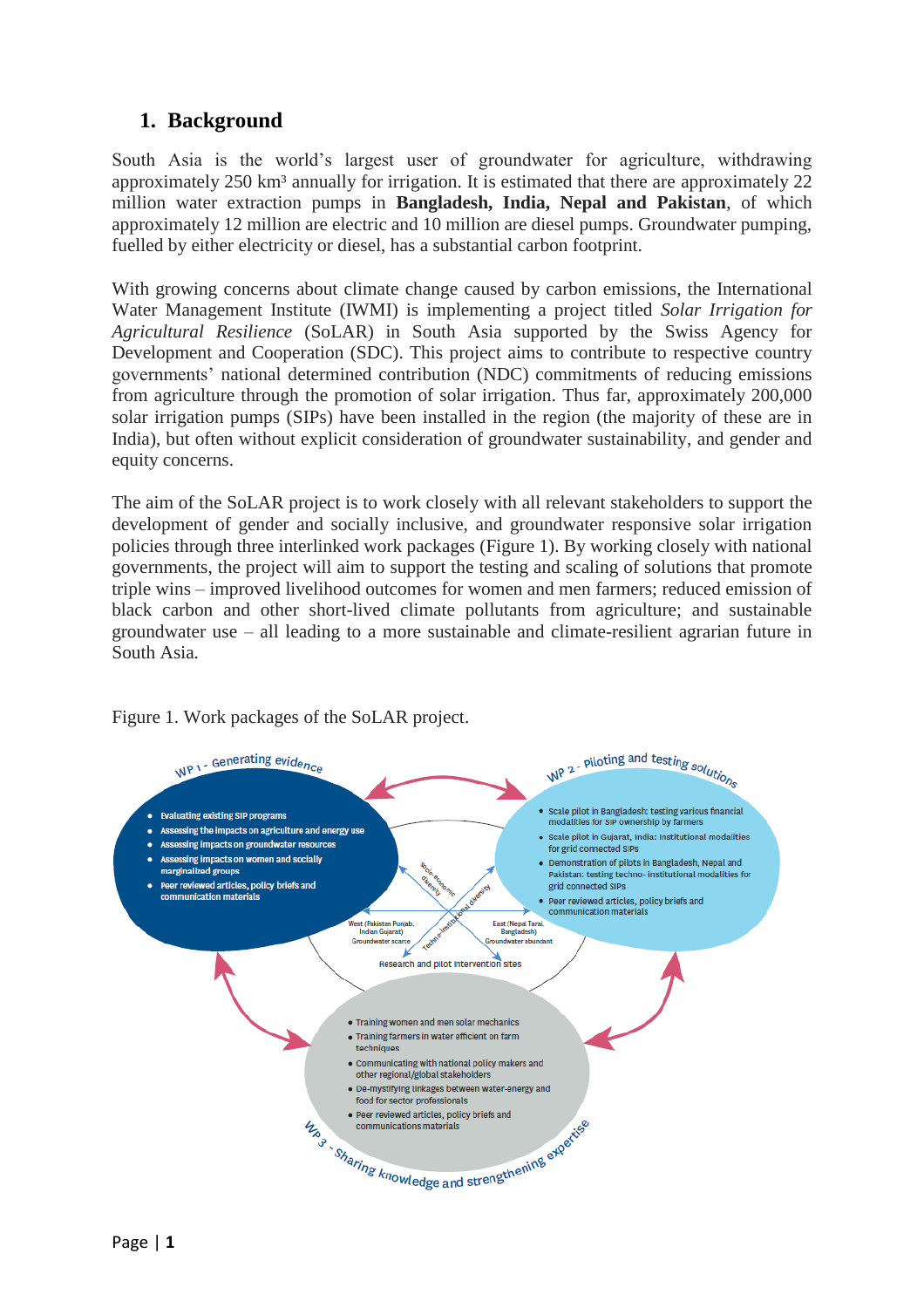## **2. The SoLAR Innovation Fund**

The SoLAR Innovation Fund (IF) aims to support the development and testing of technological, financial and institutional innovations to address the constraints and challenges of upscaling solar irrigation, with a special focus on the problems faced by small-scale, marginal, and women farmers in South Asia (specifically Bangladesh, Nepal, India and Pakistan). The IF will, in particular, aim to support innovations and practices that can influence policy or be expanded and integrated into regular government programs and practices with the support of additional funding sources. The objectives of the IF are as follows:

- Support innovations that help to **bridge the gaps that hamper the scaling out** of solar irrigation pumps in South Asia.
- Support innovations targeted at **reducing barriers for sustainable adoption and use** of solar irrigation pumps by small-scale, marginal, and women farmers.
- Support innovations that encourage **the sustainable use of groundwater resources** when using solar-based irrigation.
- Support innovations that **enhance climate-resilient livelihood options** for small-scale, marginal, and women farmers in the region.

Starting in 2020 and for the next 3 years, IWMI will administer a SoLAR Innovation Fund (IF) with a total value of CHF 400,000. Through this fund, the Institute will aim to support eight to ten innovations for the next 3 years. This is the first call for applications for IF grants. Four to five projects will be supported through this call. The next call for applications will be released in March 2021. The expected value of funding for each innovation will vary between CHF 30,000 and CHF 60,000 (converted to its equivalent USD value). The maximum duration of a project is 24 months.

## **3. Types of innovations that will be funded**

We are looking for innovations in the field of solar-powered irrigation that reduce barriers for the adoption of SIPs in South Asia (specifically Bangladesh, Nepal, India and Pakistan). This is not a research grant, and only those with innovations that can be tested on the ground under real-life field conditions will be funded. Innovations may fall into either of the following categories or be a combination of these:

- 1. Technological innovations
	- a. Improving energy management protocols for distributed generation
	- b. Use of cost-effective sensors and Internet of Things (IoT) for efficient water and energy use and metering
	- c. Improving data and payment compliance (e.g., payment of instalments for SIPs by farmers, or payment from utility to the farmers) through use of remote monitors
	- d. Supporting sustainable groundwater use/governance, for example, through remote metering and control of pumps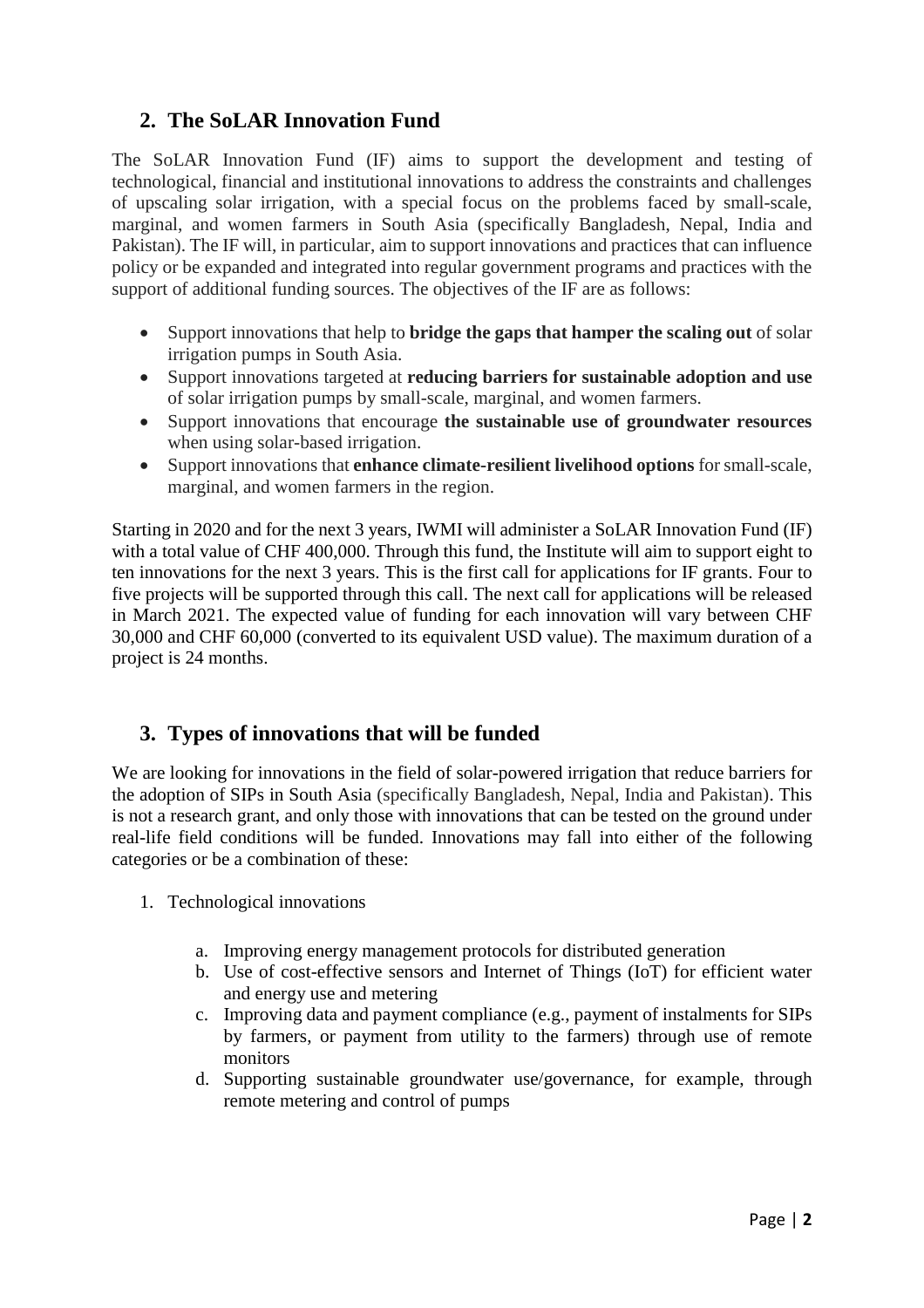- 2. Financial innovations
	- a. Appropriate and affordable insurance products for SIPs
	- b. Appropriate loan and other financial products for small, marginal, and women farmers facilitating access to SIPs
	- c. Viable business models for SIP business entrepreneurs
	- d. Incentives to support sustainable groundwater use/governance
- 3. Institutional innovations
	- a. Combining solar irrigation with other livelihood options such as agricultural value chains and creation of self-help groups, with a focus on small, marginal, and women farmers
	- b. Alternative use of excess solar energy generated from SIPs, including other energy markets for solar entrepreneurs
	- c. Creating self-sustaining groups of landless and/or women SIP irrigators/service providers
	- d. Incentives to support sustainable groundwater use/governance

Please note that the above-mentioned topics are not exhaustive in any way, and applicants may suggest single or combined innovations relevant to the themes/topics mentioned above.

# **4. Criteria for selection**

Innovation fund grantees will be selected from an open competitive process. The SoLAR IF Grant is open to all nongovernmental organizations, universities, technical institutes, research institutes, public and private sector enterprises and research laboratories, and government agencies, including local government institutions working in any of these four countries who are eligible for this grant. This is not a research grant, and all innovations have to be tested on the ground under real-life field conditions. Applicants must already have the required registrations and permits needed to work in the country they select, and proof of such registration/permit must be sent together with the application letter. Collaboration with Swiss firms/organizations is encouraged, though not mandatory.

Short-listed proposals will be judged on the following criteria:

- Nature and scope of the innovation and its relevance to the aims of this call
- Strategic and innovative value for meeting the challenges set out in the call
- Logic and clarity of the innovation and its design
- Technological, social, institutional and financial feasibility
- Potential for replication and scaling up
- Relevance to climate change concerns
- Financial viability of the innovation and exit strategy
- Value for money and cost-effectiveness of the project
- Expertise and qualifications of the project team
- Background and experience of the project team in handling similar projects

Innovation teams led by women, or teams that have adequate representation of women and youth, will be given priority.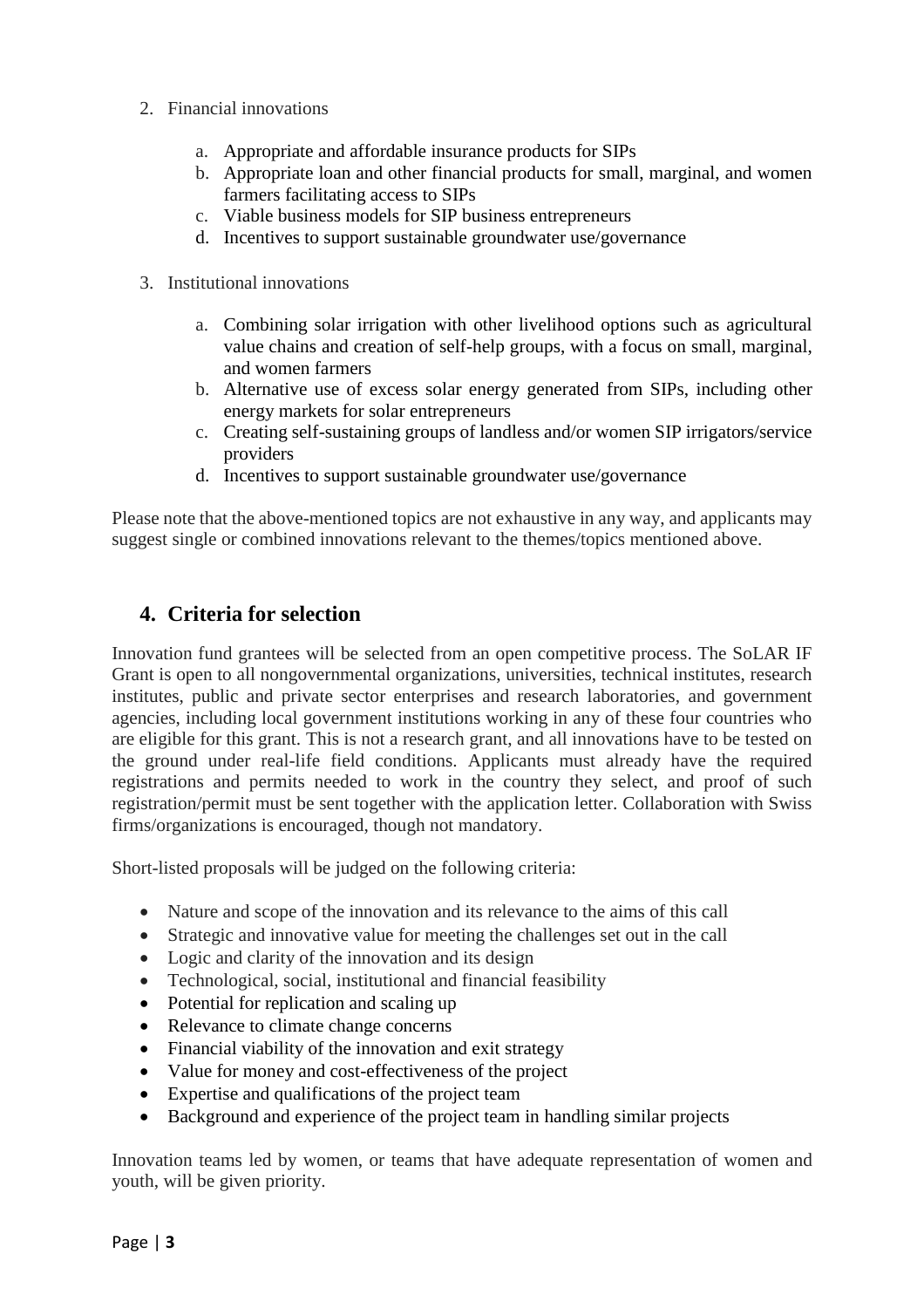# **5. How to apply**

To be considered for a Small Grant for Innovation, interested candidates must submit the following documents:

- A completed project proposal (in the prescribed format in Annex 1) along with detailed budget (see Annex 3).
- Half a page biography of each of the team members.
- At least two professional references (details to be added in the proposal).
- Proposals should be limited to 15 pages (font size 11, Times New Roman, 1.5 spacing, standard margins) excluding maps, photographs and references that are considered essential for a complete appraisal of the project.
- Applications will be reviewed and grants will be provided once a year.
- Proposals must be sent in the given format to: [submissions.ifsolar@iwmi.org](mailto:submissions.ifsolar@cgiar.org)
- The decision of the selection committee reviewing the applications will be final.

#### **Table 1. Important deadlines.**

|      |          | Start date for Deadline for sending Deadline for<br>submissions   questions regarding  <br>the call | submissions | <b>Announcement of</b><br>selected grantees |
|------|----------|-----------------------------------------------------------------------------------------------------|-------------|---------------------------------------------|
| 2020 | May $15$ | June 7                                                                                              | June 30     | August 15                                   |

### **6. Selection process**

All grants are considered for funding on a competitive merit basis. A selection committee comprising of experts from Bangladesh, India, Nepal and Pakistan, and representatives from the International Solar Alliance (ISA), IWMI and SDC will evaluate the selection of grantees based on the above-mentioned criteria, along with the technical strength of the applicant to ensure a successful and sustainable project. Funds will be provided to the successful individual in a phased manner – 50% on signing of the contract, 30% on a successful mid-term review and 20% on approval of a satisfactory final report submitted by the project leader. The final reports should also include full audited financial details of expenditure incurred as part of the project. IWMI and SDC must be acknowledged in all related publications/communications for implementing and funding the SoLAR project, respectively.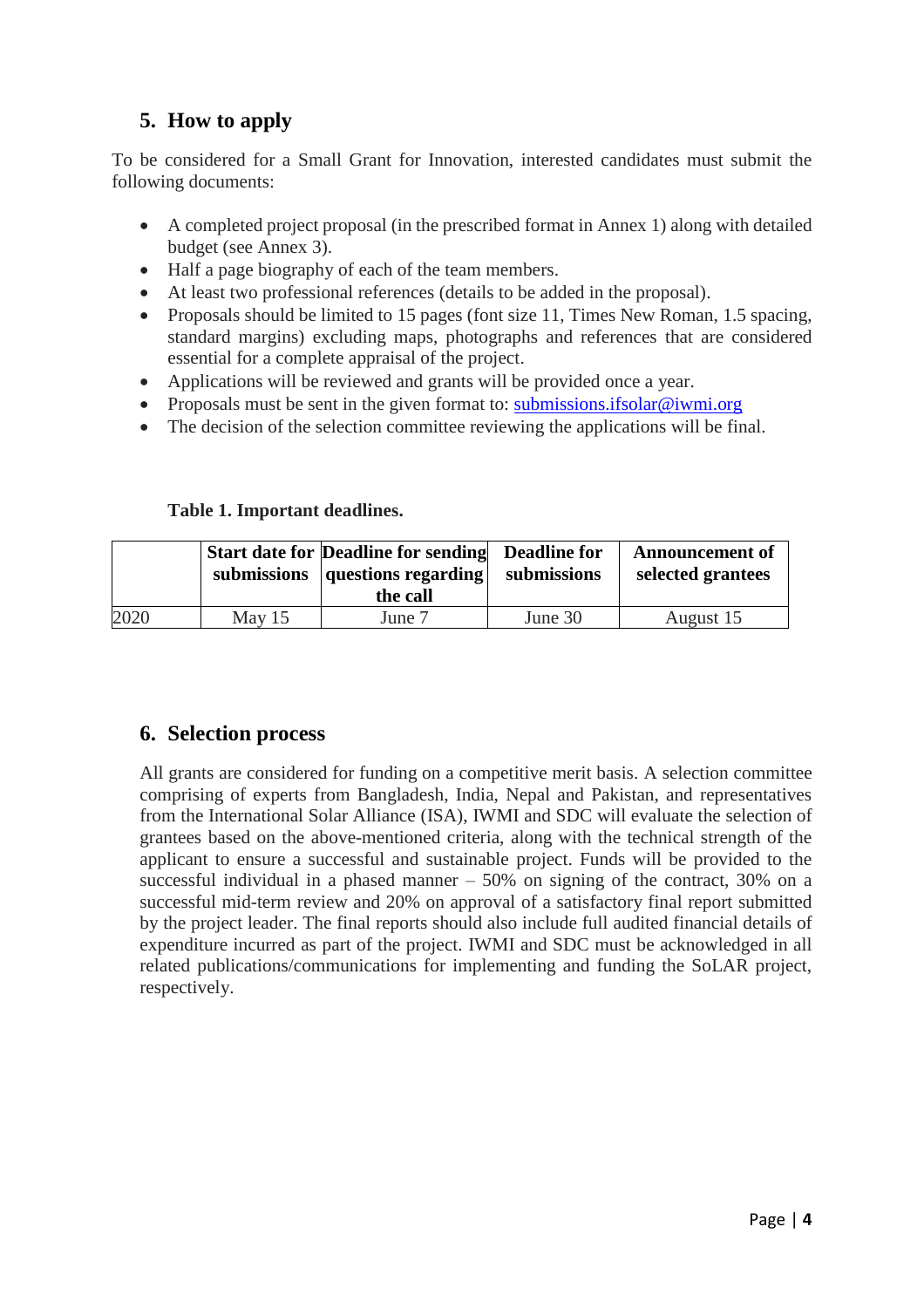# **Table 2. Selection process.**

| <b>Serial</b> | <b>Step</b>                                                                                                          | <b>Description</b>                                                                                                                                                                                                                                                                                                                                                                                                                                                                                                    | <b>Deadline</b>                 |
|---------------|----------------------------------------------------------------------------------------------------------------------|-----------------------------------------------------------------------------------------------------------------------------------------------------------------------------------------------------------------------------------------------------------------------------------------------------------------------------------------------------------------------------------------------------------------------------------------------------------------------------------------------------------------------|---------------------------------|
| number        |                                                                                                                      |                                                                                                                                                                                                                                                                                                                                                                                                                                                                                                                       |                                 |
| Step 1        | Announcement of<br>the IF call and<br>submission of<br>proposals                                                     | The IF will be announced via<br>email, on the websites of IWMI<br>and SDC, and on various<br>professional networks, social<br>media, etc.                                                                                                                                                                                                                                                                                                                                                                             | May 15–June 30, 2020            |
| Step 2        | Initial screening of<br>applications                                                                                 | The Project Management Unit<br>(PMU) of SDC-SoLAR will carry<br>out an initial screening of<br>applications in consultation with<br>country leads.                                                                                                                                                                                                                                                                                                                                                                    | June 30–July 15, 2020           |
| Step 3        | Application short<br>list created and<br>semifinalists<br>invited to make a<br>presentation via<br>videoconferencing | A panel of experts nominated by<br>the Project Steering Committee<br>(PSC), comprising one technical<br>expert each from Bangladesh,<br>India, Nepal and Pakistan, and<br>members from ISA, IWMI and<br>SDC will carry out a detailed<br>review of the short-listed<br>applications.<br>The panel will create a short list<br>of innovations for the final round<br>of the IF grant and invite them to<br>make a presentation to the<br>selection panel. The short list will<br>be shared with members of the<br>PSC. | July 15-July 31, 2020           |
| Step 4        | <b>Finalists announced</b>                                                                                           | Final grantees selected and vetted<br>by the PSC, and finalists are<br>announced.                                                                                                                                                                                                                                                                                                                                                                                                                                     | August 15, 2020                 |
| Step 5        | <b>IWMI</b> signs<br>contracts with each<br>selected project and<br>its lead institution                             | PMU will draw up contracts with<br>each of the selected innovators to<br>provide financial support for the<br>project, and ensure agreement<br>about work expectations.                                                                                                                                                                                                                                                                                                                                               | August 15–September<br>15, 2020 |
| Step 6        | Release of first<br>payment instalment<br>and commencement<br>of the project                                         | <b>IWMI</b> will disburse the funds as<br>agreed regarding the deliverables<br>and milestones. PMU and country<br>co-leads will jointly monitor the<br>progress of each project.                                                                                                                                                                                                                                                                                                                                      | September 15-October<br>1, 2020 |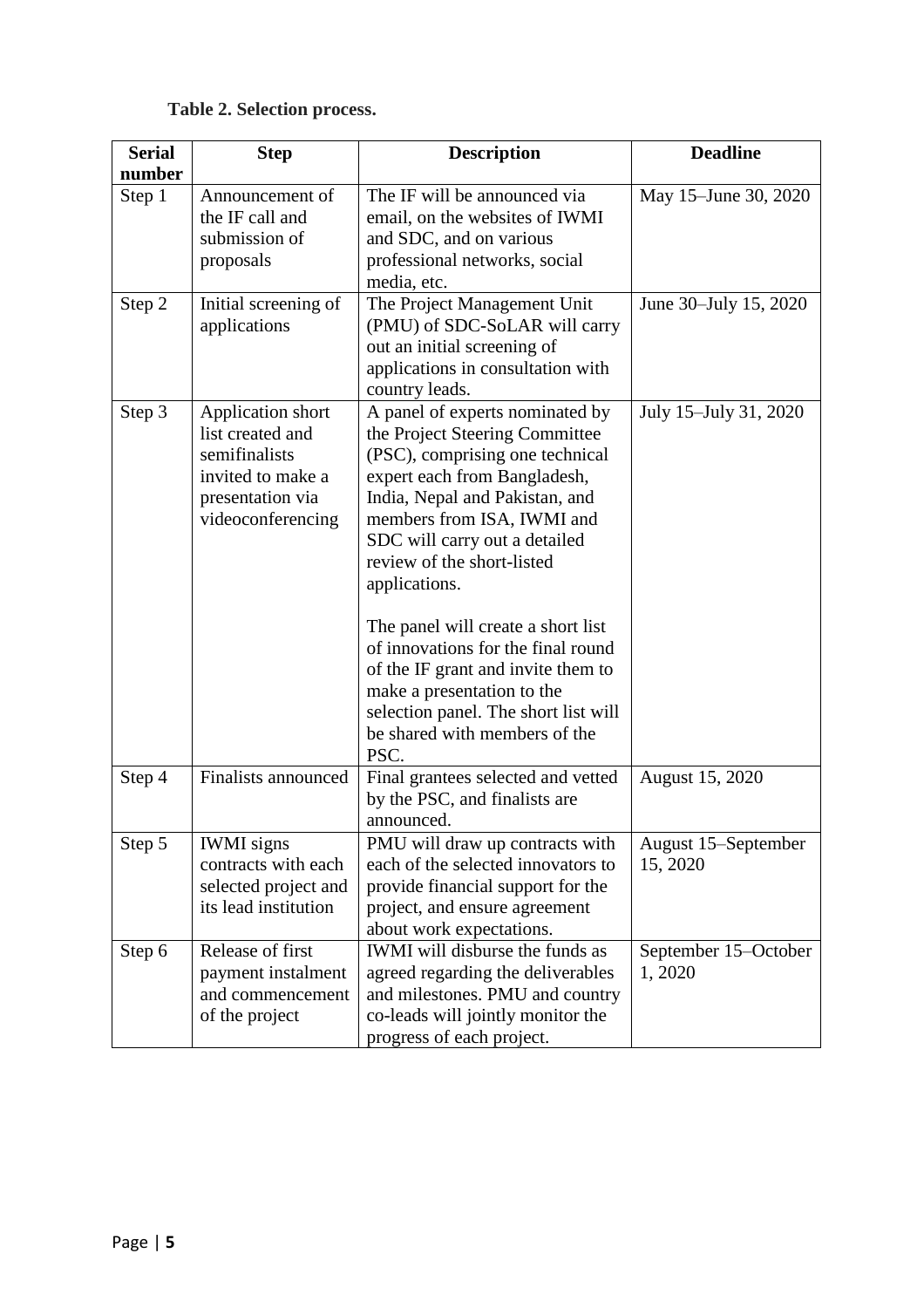# **7. What will the innovation grant not support?**

- Purely research-based projects, without any field implementation plans
- Cash payments for direct budgetary support to an organization or for the purchase of solar pumps for distribution
- Payment for ongoing projects and expenses of recurring nature
- Organization of seminars, meetings and conferences, except where it can be demonstrated that the organization of such a meeting is critical to achieving the larger objectives of this grant
- Sponsorship to attend conferences, workshops, training programs in India or abroad
- Large-scale construction and high capital costs, including the purchase of vehicles
- Funds should be utilized primarily for development of the innovation and field activities, and not for administrative expenditure or the purchase of capital assets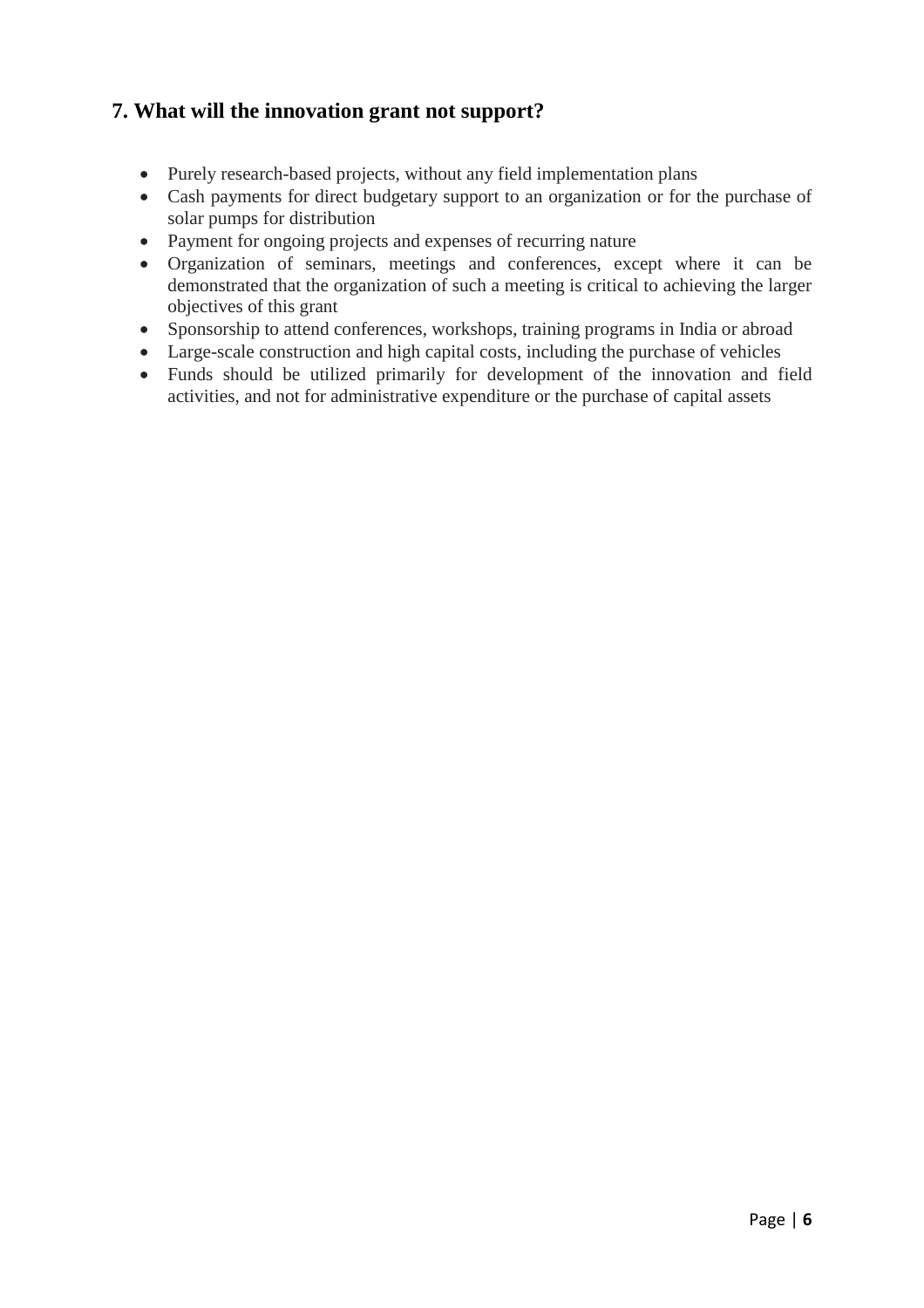### **Annex 1. Project Proposal Format.**

Technical application form: All sections in the technical proposal must be completed. Maximum 15 pages (font size 11, Times New Roman, 1.5 spacing, standard margins).

#### **Section 1: Executive summary (1 page)**

• Summarize the innovation, explaining why it is unique and how it meets the challenges set forth in the call. If the proposal is successful, the executive summary will be featured on the project website. Keep this in mind when writing the executive summary.

#### **Section 2: Justification (2 pages)**

- What is being proposed and what is the need for this particular innovation?
- How does the innovation address the objectives of the SoLAR IF?
- What is the demand for this type of innovation and where is this demand coming from (the government, private sector, farmers, etc.)? Provide evidence that such a demand exists.
- How does this innovation address climate change concerns both mitigation- and adaptation-related concerns.

#### **Section 3: The innovation (5 pages)**

- Describe the innovation, and its objectives and design.
- Explain whether the innovation is commercially viable and sustainable.
- What is the potential for replication and scaling up of this innovation? Provide a detailed explanation of how the impact of the innovation will continue after the end date of the award, and how the innovation will be scaled up after close of the award.
- Provide an indicative sustainability plan and exit strategy.

#### **Section 4: Implementation plan (3 pages)**

- Key activities and milestones, and timeframe for each stage of the project. Describe each of the activities in detail and also provide a Gantt chart of activities.
- Indicate the type of data to be collected, and how data and research/implementation results would contribute to scaling of innovation.
- Provide an impact pathway narrative how will the proposed activities lead to desired outputs and outcomes?
- Discuss other stakeholders that will need to be engaged to support implementation or scaling up of the innovation, and describe how and when that engagement will take place.
- Briefly identify risk and mitigation measures. These risks may include, but not limited to, the current coronavirus disease (Covid-19) situation, and other contextual, market, programmatic, institutional and/or political factors, and those related to partnerships and the business venture. Include a risk mitigation matrix (in the prescribed format in Annex 2) as an annexure to the main proposal.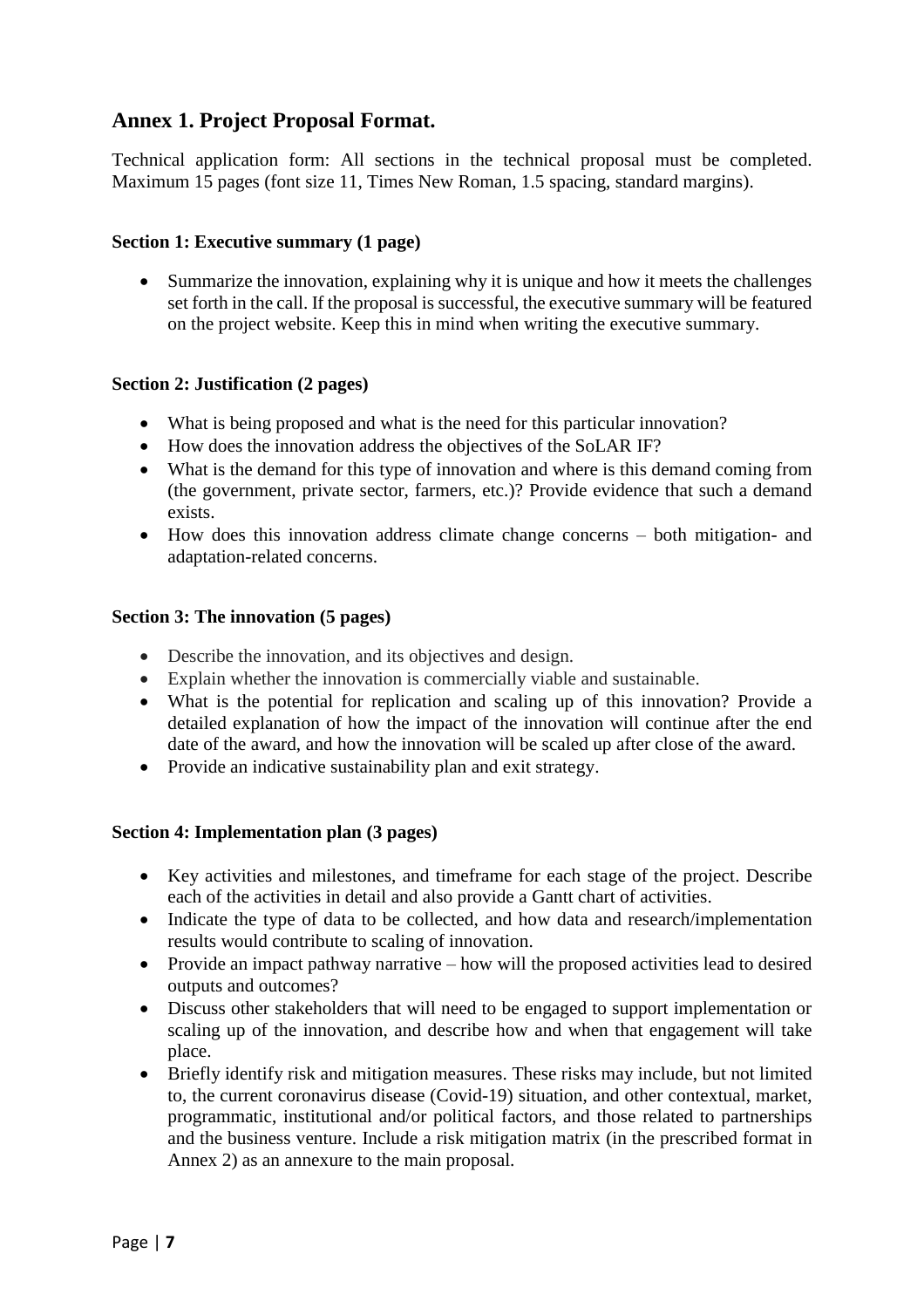#### **Section 5: Impacts on small-scale, marginal, women and youth farmers, and other marginal sections (such as tribal farmers, ethnic/religious minorities, etc.) (2 pages)**

- Explain how the innovation will meet its objectives while also engaging and supporting smallholder farmers and marginalized populations, including women and youth.
- Describe how the innovation can positively impact these target populations. Provide an impact pathway narrative as it relates to inclusion of these traditionally excluded groups.

#### **Section 6: Organizational, management and technical capacity (2 pages)**

- Provide a brief description of the organization and its activities.
- Describe the experience of the organisation in undertaking the proposed activities in similar contexts.
- Explain relevant technical and management experience of key staff. Provide the names of relevant staff and describe their roles and responsibilities. Include a half-page bio for each team member as an annexure to the main proposal. Teams lead by women and/or those with diverse composition (women, youth, etc.) will be given extra points during the evaluation.
- Describe any anticipated gaps in capacity, and plans to cover these gaps through hiring, consultancy contracts, etc.

#### **Section 7: Budget narrative (1 page)**

- Provide a detailed budget narrative, including a statement on value for money and costeffectiveness of the project.
- For projects that are to be commercially up-scaled, please provide a three-year projection of revenue, costs and net incomes.
- Detailed budget to be appended (in a given format) as an annexure to the main proposal.

#### **Annexures to the main project proposal:**

- 1. A risk mitigation plan/matrix (in the prescribed format in Annex 2).
- 2. Short biography of team members (maximum half a page per team member).
- 3. Detailed budget (in the prescribed format in Annex 3).
- 4. Two professional reference letters from sponsors/funders/patrons/companies with whom the applicant has previously completed projects.
- 5. Photos/sketches/or any visual aid that explains the Innovation in a succinct way (optional, but encouraged).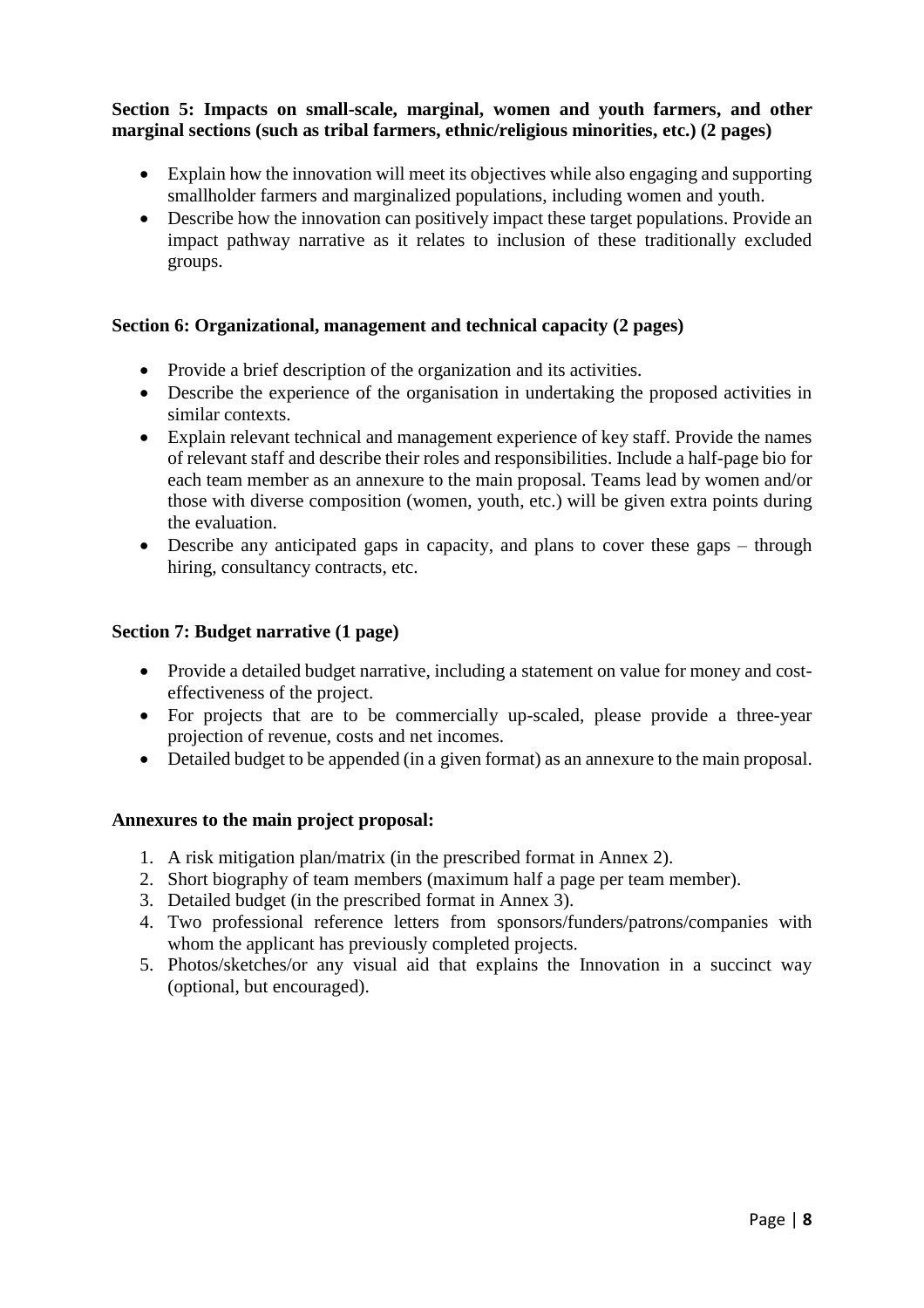# **Annex 2. Risk Mitigation Matrix Format.**

| Likelihood/Impact                | High                                        | Medium                 | Low |                                    |  |
|----------------------------------|---------------------------------------------|------------------------|-----|------------------------------------|--|
|                                  |                                             |                        |     |                                    |  |
| <b>Risk</b>                      | Likelihood of<br>occurrence<br>(color code) | Impact<br>(color code) |     | Planned measures<br>for mitigation |  |
| <b>Covid-19-related risks</b>    |                                             |                        |     |                                    |  |
|                                  |                                             |                        |     |                                    |  |
|                                  |                                             |                        |     |                                    |  |
| <b>Contextual risks</b>          |                                             |                        |     |                                    |  |
|                                  |                                             |                        |     |                                    |  |
|                                  |                                             |                        |     |                                    |  |
| Programmatic risks               |                                             |                        |     |                                    |  |
|                                  |                                             |                        |     |                                    |  |
|                                  |                                             |                        |     |                                    |  |
| <b>Institutional risks</b>       |                                             |                        |     |                                    |  |
|                                  |                                             |                        |     |                                    |  |
|                                  |                                             |                        |     |                                    |  |
| <b>Fiduciary/Financial risks</b> |                                             |                        |     |                                    |  |
|                                  |                                             |                        |     |                                    |  |
|                                  |                                             |                        |     |                                    |  |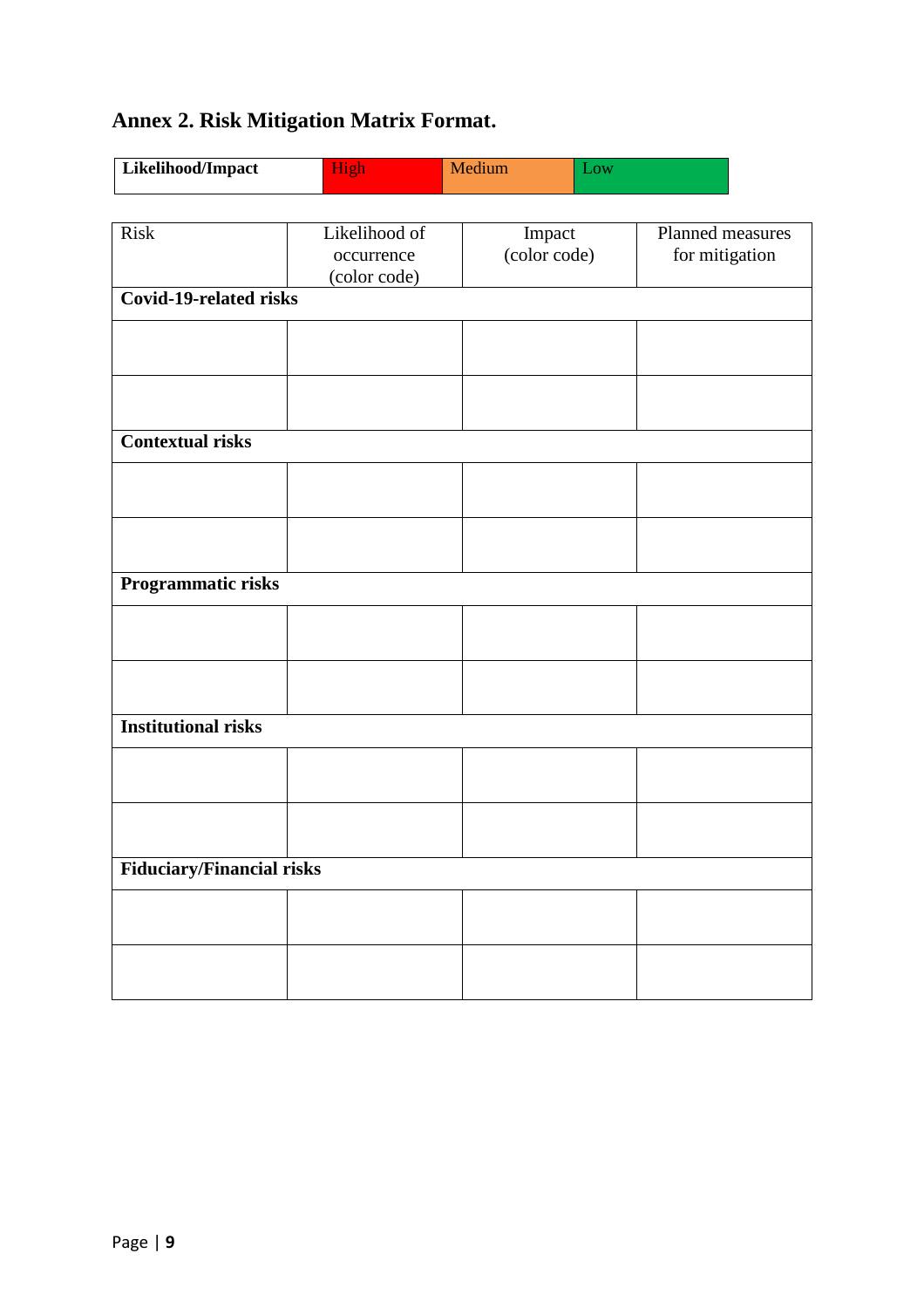# **Annex 3. Budget Format.**

| <b>PERSONNEL</b>                                  | <b>TOTAL DAYS</b> | <b>RATE</b> per day<br>(USD) | <b>GRANT</b><br><b>AMOUNT</b> | <b>IN-KIND</b><br><b>CONTRIBUTION/MATCHING</b><br><b>FUNDS</b> |
|---------------------------------------------------|-------------------|------------------------------|-------------------------------|----------------------------------------------------------------|
|                                                   | (A)               | (B)                          | $(C) = (A) * (B)$             | (D)                                                            |
| Personnel 1                                       |                   |                              |                               |                                                                |
| Personnel 2                                       |                   |                              |                               |                                                                |
| Personnel 3                                       |                   |                              |                               |                                                                |
| Personnel 4                                       |                   |                              |                               |                                                                |
| Personnel 5                                       |                   |                              |                               |                                                                |
| <b>TOTAL PERSONNEL (A)</b>                        |                   |                              |                               |                                                                |
| <b>TRAVEL</b>                                     | <b>UNIT</b>       | <b>RATE (USD)</b>            |                               |                                                                |
| Travel                                            |                   |                              |                               |                                                                |
| Per diem                                          |                   |                              |                               |                                                                |
| Accommodation                                     |                   |                              |                               |                                                                |
| <b>TOTAL TRAVEL (B)</b>                           |                   |                              |                               |                                                                |
| <b>OPERATIONS</b>                                 | <b>UNIT</b>       | <b>RATE (USD)</b>            |                               |                                                                |
| Fieldwork/field<br>implementation/data collection |                   |                              |                               |                                                                |
| Communications                                    |                   |                              |                               |                                                                |
| Consultancy                                       |                   |                              |                               |                                                                |
| Other                                             |                   |                              |                               |                                                                |
| <b>TOTAL OPERATIONAL</b><br><b>EXPENSES (C)</b>   |                   |                              |                               |                                                                |
| <b>EQUIPMENT AND SUPPLIES</b>                     | <b>UNIT</b>       | <b>RATE (USD)</b>            |                               |                                                                |
| Equipment                                         |                   |                              |                               |                                                                |
| Software                                          |                   |                              |                               |                                                                |
| <b>TOTAL EQUIPMENT AND</b><br><b>SUPPLIES (D)</b> |                   |                              |                               |                                                                |
| OVERHEAD COST (XX%) (E)*                          |                   |                              |                               |                                                                |
|                                                   |                   |                              |                               |                                                                |
| TOTAL BUDGET (A+B+C+D+E)                          |                   |                              |                               |                                                                |
|                                                   |                   |                              |                               |                                                                |
| <b>IN-KIND CONTRIBUTION</b>                       |                   |                              |                               |                                                                |
|                                                   |                   |                              |                               |                                                                |
| <b>TOTAL PROJECT COST</b>                         |                   |                              |                               |                                                                |

*Note:* \* Please provide overhead cost (%) along with breakup.